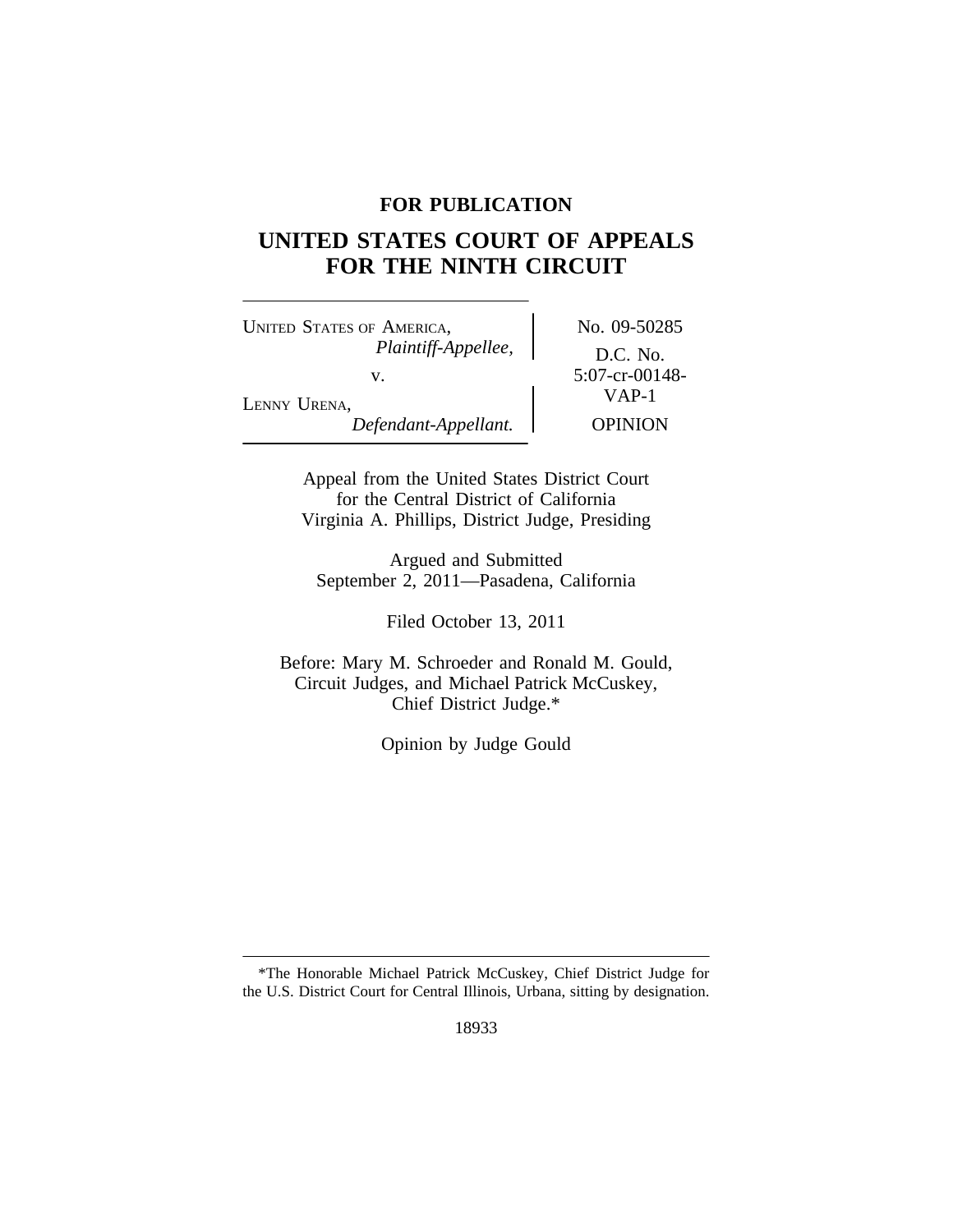## **COUNSEL**

Elizabeth Newman (argued), Federal Public Defender, Los Angeles, California, for defendant-appellant Lenny Urena.

Harvinder S. Anand (argued), Michael J. Raphael, Assistant U.S. Attorneys, Los Angeles, California, for plaintiff-appellee United States of America.

#### **OPINION**

GOULD, Circuit Judge:

Lenny Urena appeals his jury conviction for assault with a dangerous weapon in violation of 18 U.S.C. § 113(a)(3) and possession of contraband in prison (a prison knife or "shank") in violation of 18 U.S.C. §§ 1791(a)(2), (b)(3). First, Urena argues that the district court abused its discretion by refusing to instruct the jury on his theory that he acted in self-defense. Second, Urena claims that the district court violated his Confrontation Clause rights by refusing to allow him to crossexamine the treating physician about the cause of the victim's injuries, and that the district court erred by refusing to let him designate the treating physician as his expert witness on causation during the trial. Finally, Urena further claims that his sentence is substantively unreasonable because his guidelines range sentence included "recency points," which were removed from the guidelines after he was sentenced. We have jurisdiction under 28 U.S.C. § 1291, and we affirm.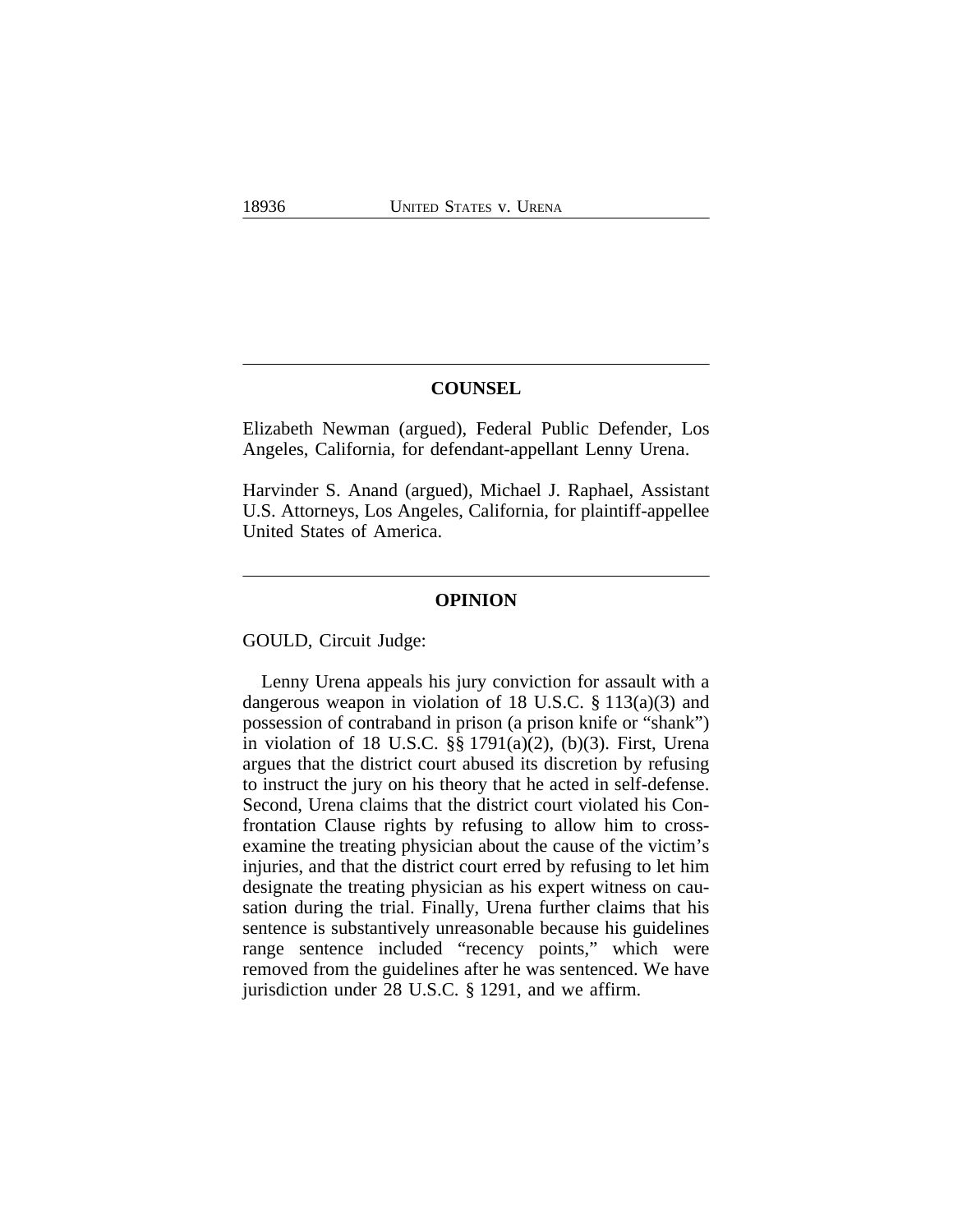On the morning of April 11th, 2006, federal prisoner Gary Dennis grabbed fellow inmate Lenny Urena and called him a "bitch." Urena returned the insult and the two separated. Hours later, Urena attacked Dennis by surprise, striking him in the face. Dennis tried to disengage but Urena pursued and struck him repeatedly from behind. Dennis eventually grabbed Urena and wrestled him to the ground. Another inmate, Nekis Atwater, intervened, kicking Dennis in the back of the head and punching him at least fourteen times.

Dennis's injuries were superficial, but he suffered lacerations that required stitches. The shank that caused these injuries was recovered from underneath Urena's shoulder. Eyewitnesses disagree about who had the shank in the fight, Atwater or Urena. Urena confessed that the shank was his and that he had held it during the fight.

At trial, Urena argued that Atwater attacked Dennis with the shank, and that he confessed to possessing it because he did not want to "snitch" on Atwater. He also argued selfdefense, claiming he was in danger because Dennis had called him a bitch, which he contends is a serious threat in prison. Alternatively, he argued that Dennis could have had a weapon when Urena attacked him. The district court at first let Urena argue self-defense in his opening statement, but later refused to instruct the jury on self-defense, reasoning that Urena had not established a sufficient factual foundation.

At trial, the Government called Dr. Jaime David—Dennis's treating physician—to testify on the nature and extent of Dennis's injuries. Dr. David's report said that the injury above Dennis's right eye was likely caused by a punch or a fall to the ground, not a knife. The Government moved to preclude Urena from asking Dr. David questions about causation, and the court agreed to do so as long as the Government did not open the door to that line of questioning on direct. The district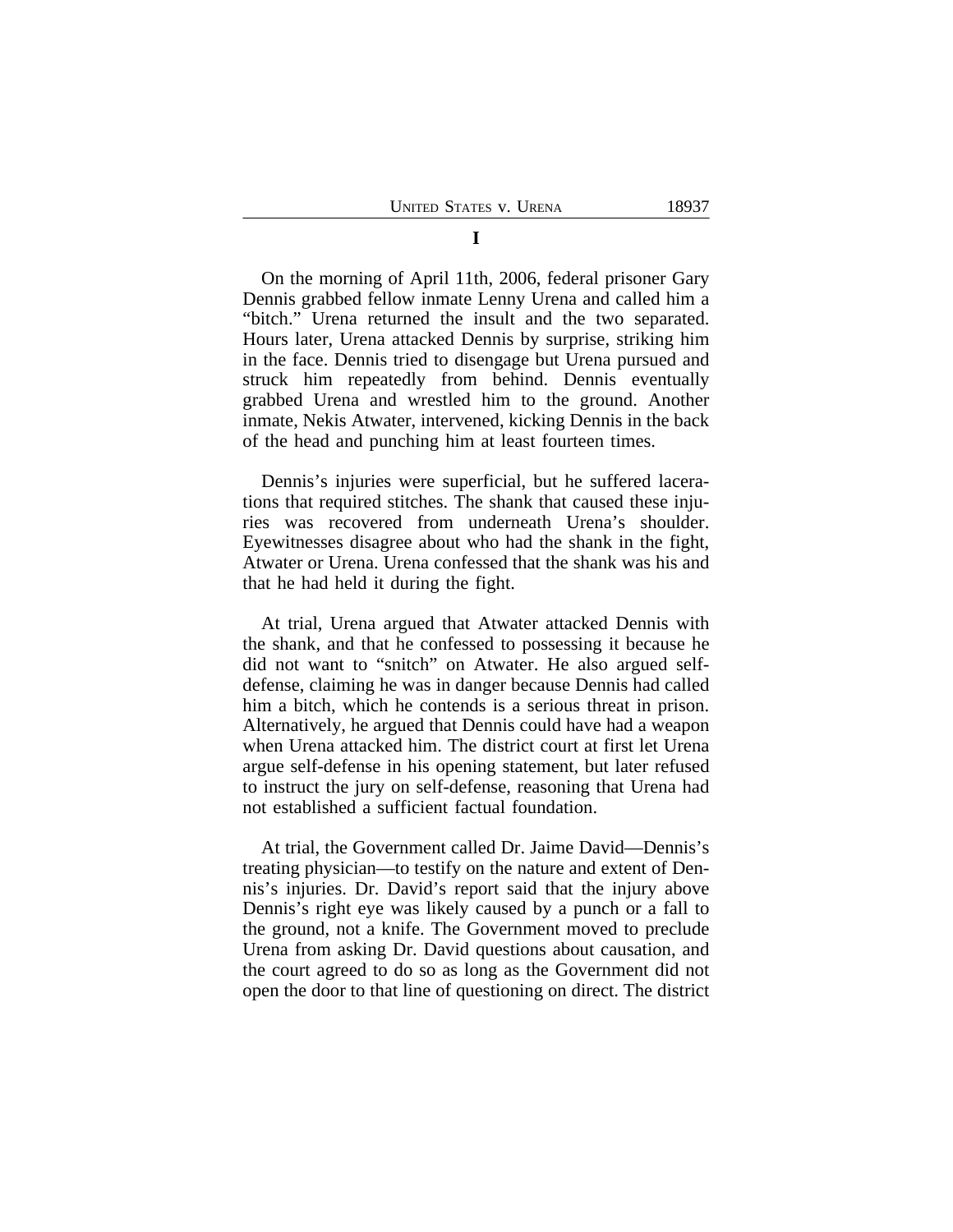court explained that "[t]here is a difference between the nature of a wound and causation," and noted that questions about causation were outside the scope of Dr. David's role as a percipient witness. Urena's subsequent attempt during the trial to designate Dr. David as an expert was rejected by the court.

**II**

**[1]** Urena argues that the district court erred by refusing to give a self-defense instruction to the jury. We review for abuse of discretion the district court's conclusion that Urena did not establish a factual foundation to support a jury instruction on self-defense. *United States v. Duran*, 59 F.3d 938, 941 (9th Cir. 1995). To be entitled to a self-defense jury instruction, a defendant must make a prima-facie case of self defense by offering evidence to show:

(1) a reasonable belief that the use of force was necessary to defend himself or another against the immediate use of unlawful force and

(2) the use of no more force than was reasonably necessary in the circumstances.

*United States v. Biggs*, 441 F.3d 1069, 1071 (9th Cir. 2006).

**[2]** Under this rule the privilege of claiming self defense as a justification for an assault is constrained by the need for an immediate threat of unlawful force, and the need for the action to be commensurate with the threat, with no more force used than reasonably necessary to meet it. Urena's primary argument to us is that he "had to attack . . . so that no one would think he really was a bitch." Applying this rule, when a person receives harsh words from another, insulting words, demeaning words, or even fighting words, there is no privilege to assault the speaker with deadly force. Stated another way, a person insulted by a personal slur cannot stab the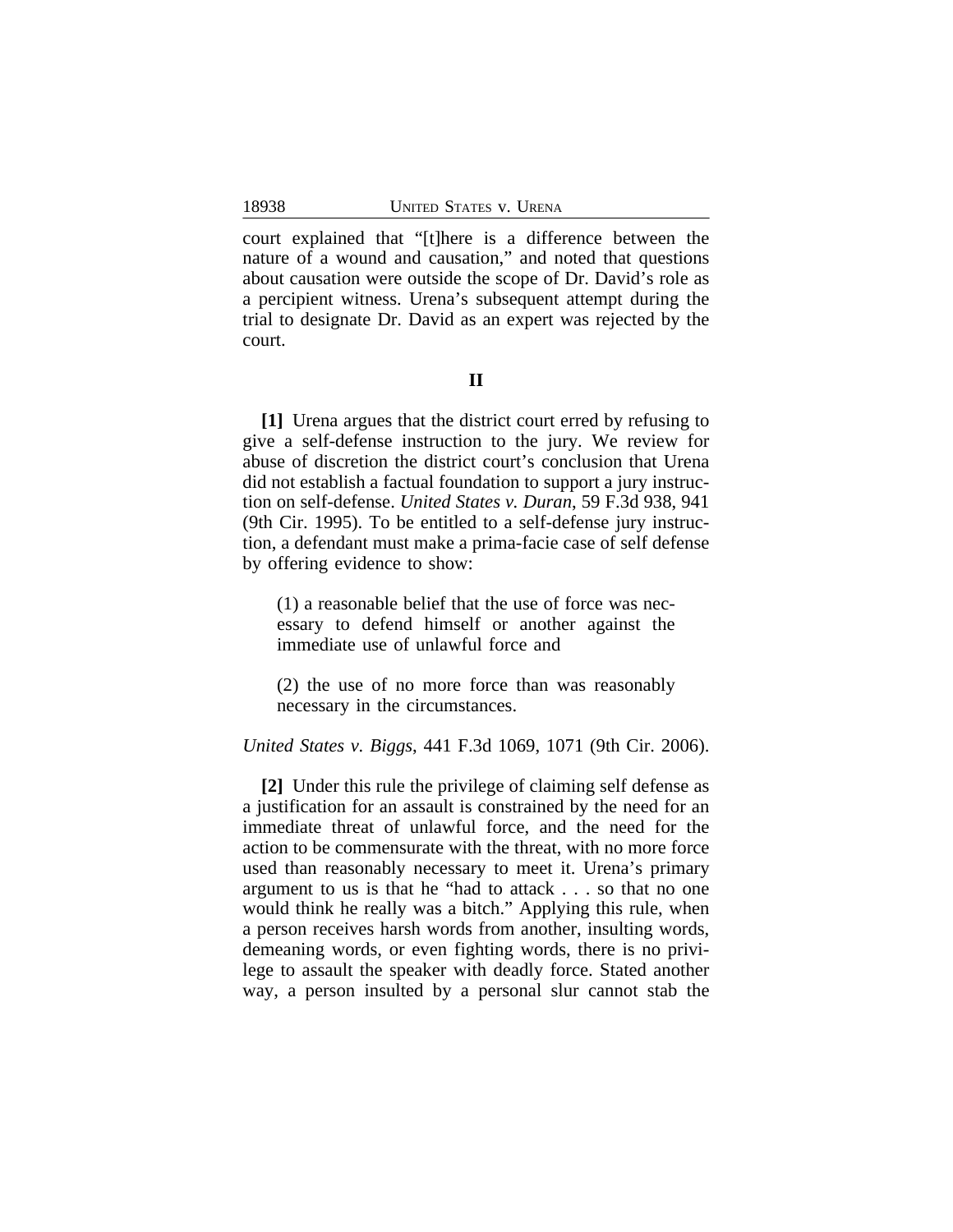offending speaker in the neck, bash their skull with a baseball bat, send a bullet to their heart, or otherwise deploy deadly force in response to the insult.

**[3]** Urena's being called a bitch in prison, though it might create risk in that harsh environment did not give Urena warrant to attack Dennis with a prison-made knife. Urena's being called a bitch in prison did not justify a surprise, pre-emptive attack using deadly force; indeed it would not have justified an assault using much less force. *See, e.g., United States v. Haynes*, 143 F.3d 1089, 1090 (7th Cir. 1998) (holding victim's threat to "finish what he started" later that afternoon was not imminent); *United States v. Wagner*, 834 F.2d 1474, 1486 (9th Cir. 1987) (rejecting defendant's self-defense theory when victim was unarmed and in retreat); *United States v. Slocum*, 486 F. Supp. 2d 1104, 1113-14 (C.D. Cal. 2007) (rejecting self-defense theory when victims were unarmed and non-threatening at time of attack).

**[4]** Urena also contends that he presented evidence that could show Dennis was carrying a shank and therefore he was defending himself against an imminent attack. But even if Dennis possessed a knife, the evidence was undisputed that it was Urena who was the attacker, and thus he could not in those circumstances successfully urge a self defense theory. The district court did not abuse its discretion in concluding that Urena's evidence was mere speculation and that a jury could not rationally sustain the defense based on the evidence presented. *Wagner*, 834 F.2d at 1486.

## **III**

**[5]** Urena next contends that the district court erred by preventing him from examining Dr. David about the cause of Dennis's injuries and that this violated his Confrontation Clause rights. Federal Rule of Evidence 611(b) states a clear rule: "Cross examination should be limited to the subject matter of direct examination and matters affecting the credibility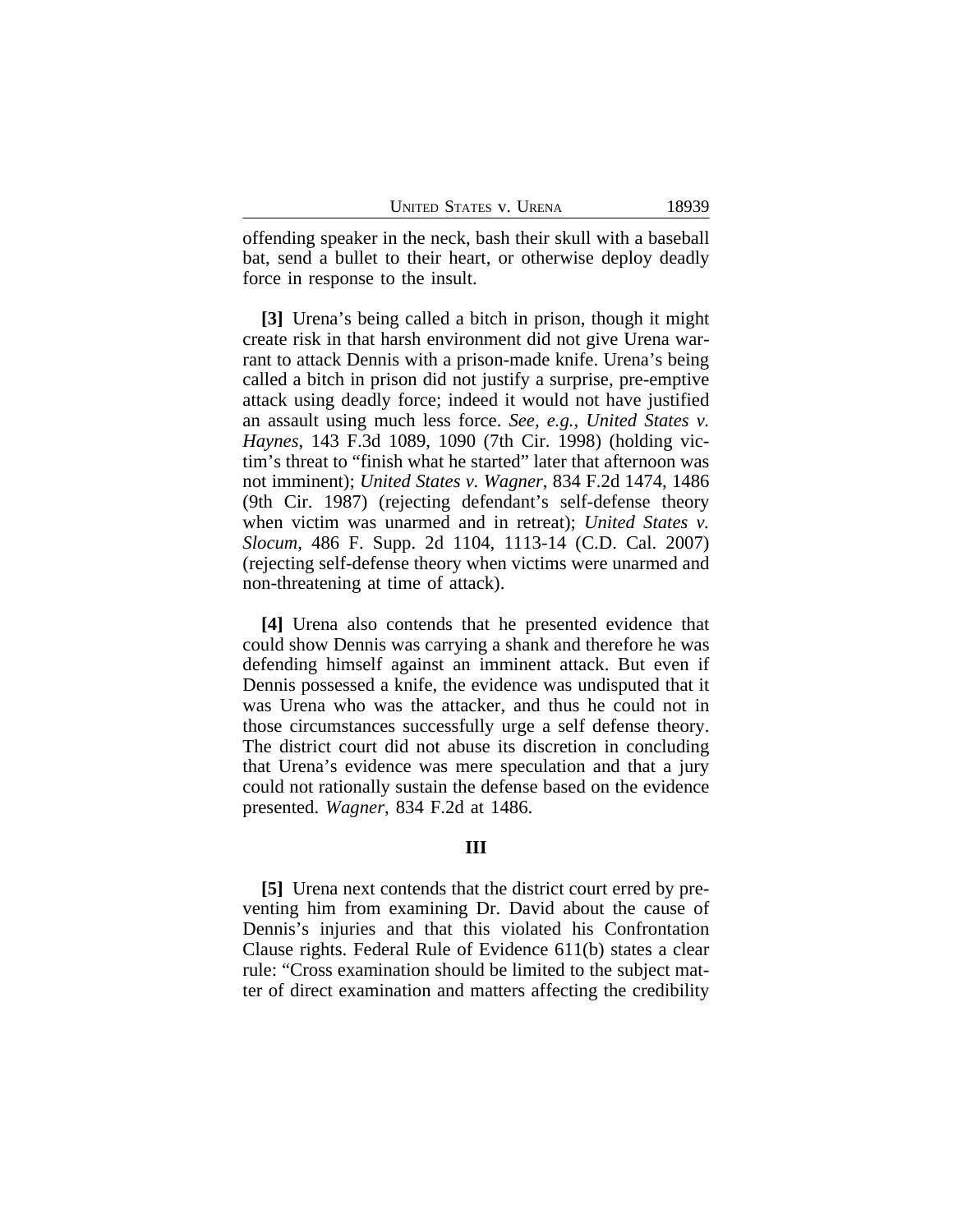of the witness." We see no error of law, to the extent we review *de novo* on a Confrontation Clause claim, *United States v. Larson*, 495 F.3d 1094, 1101 (9th Cir. 2007) (en banc), by the district court's limiting cross examination of Dr. David to the scope of his direct testimony.

**[6]** We have held: "A limitation on cross-examination does not violate the Confrontation Clause unless it limits relevant testimony and prejudices the defendant, and denies the jury sufficient information to appraise the biases and motivations of the witness." *United States v. Besimon*, 172 F.3d 1121, 1128 (9th Cir. 1999) (internal citations and quotations omitted). The Government called Dr. David to testify only as to the nature and extent of Dennis's injuries. Urena's Confrontation Clause rights were not violated, as he was allowed to cross-examine Dr. David on these issues, and on matters of bias and motivation.

Urena alternatively argues that the trial court erred 1) by ruling that testimony about causation of the injuries would be expert testimony and 2) by not allowing Urena to designate Dr. David as an expert. We review evidentiary rulings for abuse of discretion, though we review de novo the district court's interpretation of the Federal Rules of Evidence. *United States v. Yida*, 498 F.3d 945, 949 (9th Cir. 2007). Urena argues that the testimony it wanted to elicit from Dr. David was not expert testimony because a doctor's evaluation of an injury is intertwined with his judgment of what caused the injury. He cites no legal authority for this argument, analogizing to the hearsay exception in Federal Rule of Evidence 803(4), which covers statements describing the cause of the injury "insofar as reasonably pertinent to diagnosis or treatment."

**[7]** But other courts have held that a physician's assessment of the cause of an injury is expert testimony. *See, e.g., United States v. Henderson*, 409 F.3d 1293, 1300 (11th Cir. 2005) ("Her diagnosis of the injury itself . . . would be per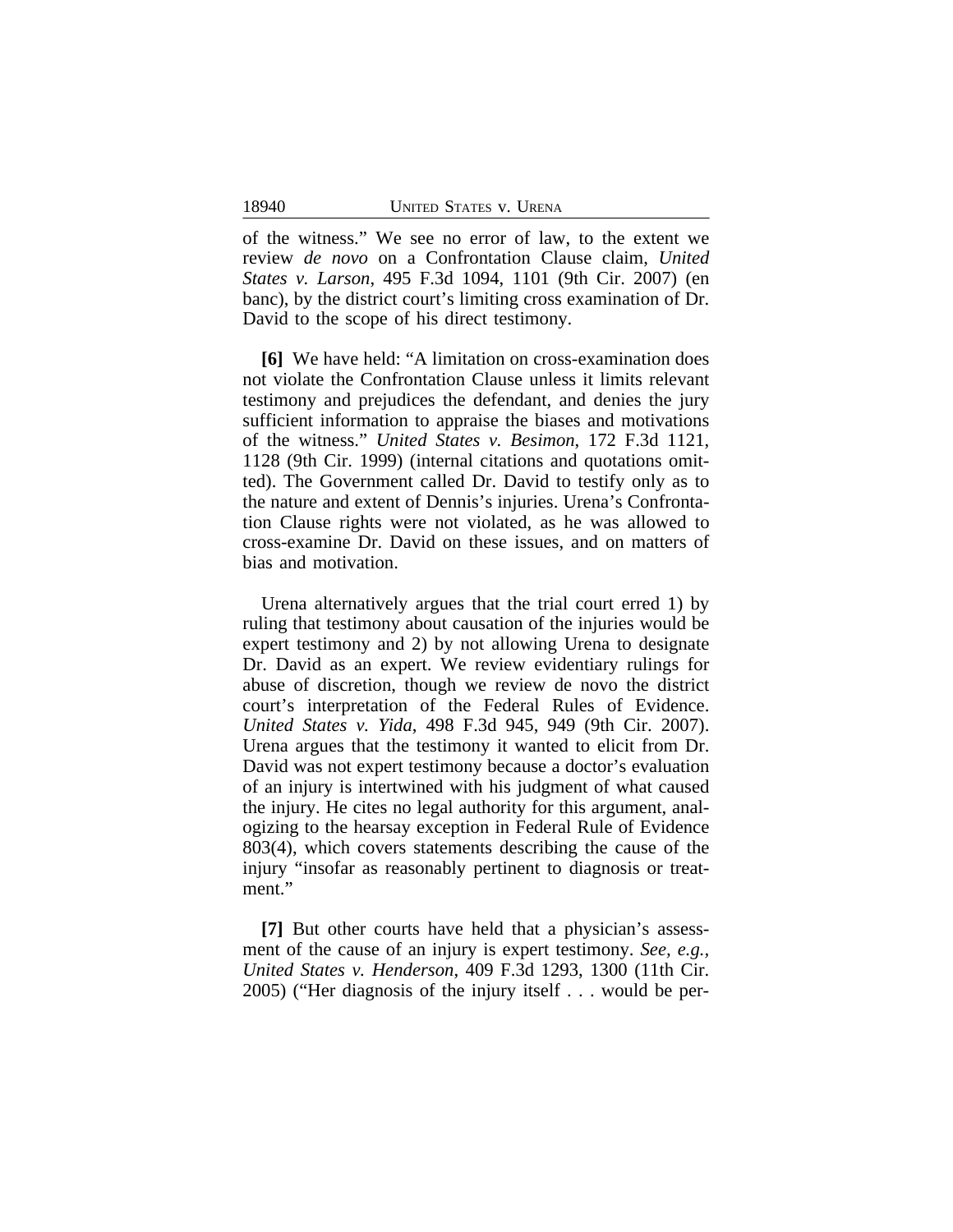UNITED STATES V. URENA 18941

missible lay testimony, but her statement about the cause of the injury was, as she admitted, a 'hypothesis.' And the ability to answer hypothetical questions is the essential difference between expert and lay witnesses." (internal quotation and alteration omitted)); *Wills v. Amerada Hess Corp.*, 379 F.3d 32, 46 (2d Cir. 2004) (holding that, where the cause of an injury would not be obvious to a lay juror, expert testimony is required). We are persuaded, and agree with our sister circuits, that Dr. David's opinion on issues of causation required expert testimony.

**[8]** Urena's argument that he should have been allowed belatedly to designate Dr. David as an expert to testify on the cause of the injuries also lacks merit. Urena could have designated and called his own medical expert, and did designate an expert on prisons. But instead of designating a medical expert before trial, he tried without success to designate Dr. David as his expert once trial had begun. The district court has ample discretion to prevent a party from designating a new expert witness after the trial has started. The district court held a pretrial conference and both the Government and Urena then were free to designate their planned experts. Urena did not at pretrial conference say that he wanted to call Dr. David as an expert or any other medical expert, and then he did not seek to designate Dr. David as his expert until after the trial was underway. There is no abuse of discretion in the district court excluding the proffer of a new expert not disclosed in pretrial conference or pretrial order. The district court has broad traditional powers to manage its docket and to manage the presentation of evidence through designated witnesses in a trial before it. *See, e.g., United States v. Grace*, 526 F.3d 499, 516 (9th Cir. 2008) (en banc) ("[T]he district court here is well within its authority to manage its docket in enforcing a valid pretrial discovery order."). The district court also has unquestioned discretionary power to exclude evidence that should have been produced in reciprocal discovery. *See United States v. Moore*, 208 F. 3d 577, 578 (7th Cir. 2000) ("[C]ourts are entitled to exclude evidence that should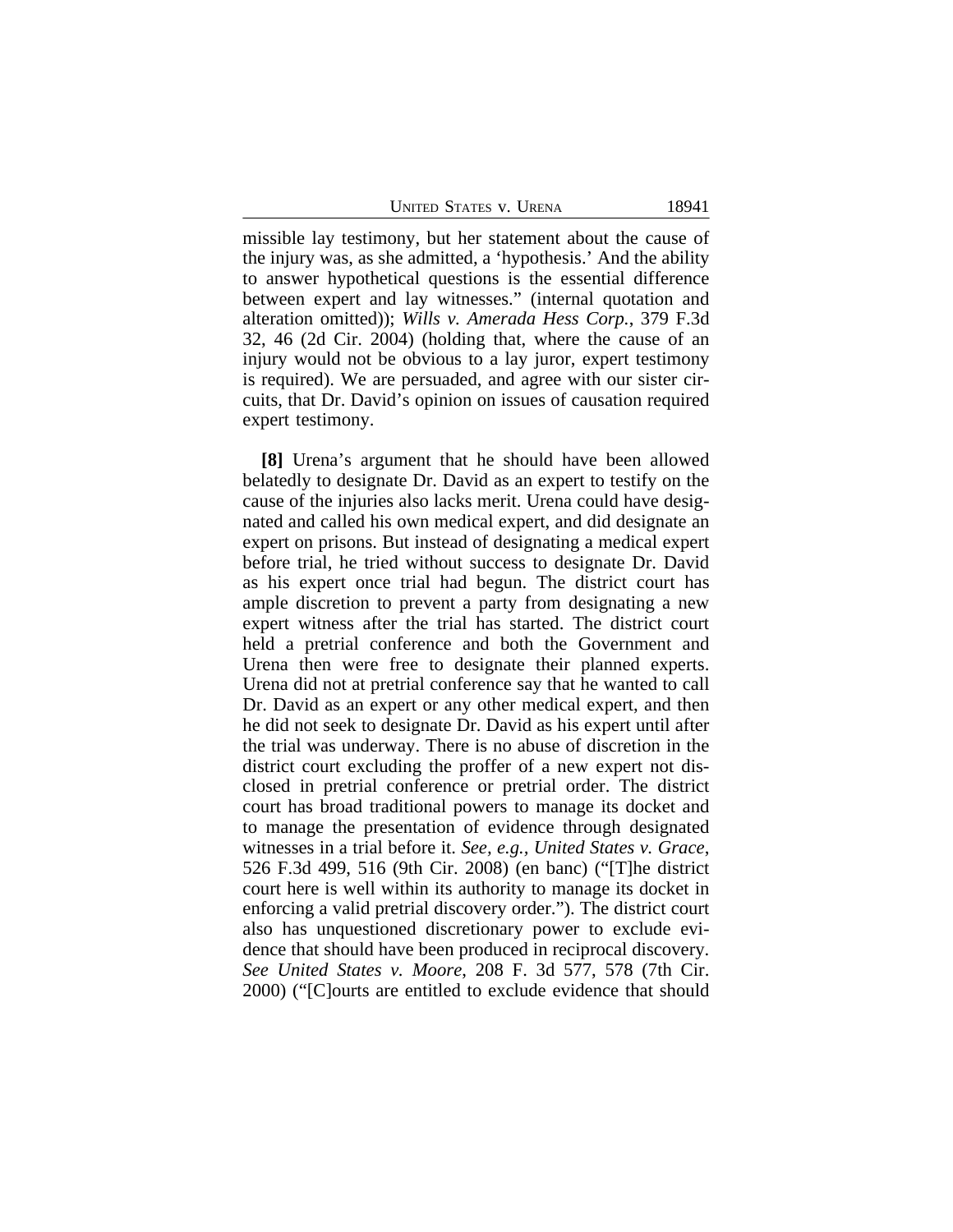have been produced during reciprocal discovery in criminal cases.") (citing *Taylor v. Illinois*, 484 U.S. 400 (1988)). It follows from these principles that a district court may normally refuse to permit expert testimony from an expert not previously designated before trial in the pretrial conference. We hold that the district court here did not abuse its discretion in declining to permit Urena to add Dr. David as a defense witness on the causation issue during trial.

#### **IV**

**[9]** Finally, Urena argues that his sentence should be vacated and remanded for re-sentencing because the Sentencing Commission has amended the guidelines to eliminate "recency points" from the sentencing calculation. U.S. Guidelines Manual, Supp. to App. C, Amend. 742 at 354-56 (2010) ("Amend. 742"). The guidelines provide that when a change is not designated as retroactive, it is not to have retroactive effect to reduce a prison term. *See* U.S. Guidelines Manual  $\S$  1B1.10(a)(2). The change implemented by Amendment 742 is not designated as retroactive. § 1B1.10(c) (not listing Amend. 742).

Under the guidelines in place when Urena was sentenced, the sentencing range was correctly calculated as 77-96 months. If re-calculated under the revised guidelines, his sentencing range would be 63-77 months. Urena was sentenced to only 60 months. He argues that this sentence is substantively unreasonable in light of the Sentencing Commission's revision.

**[10]** We review sentencing decisions for abuse of discretion. *United States v. Amezcua-Vasquez*, 567 F.3d 1050, 1055 (9th Cir. 2009). "Only a procedurally erroneous or substantively unreasonable sentence will be set aside." *Id.* at 1053 (quoting *United States v. Carty*, 520 F.3d 984, 993 (9th Cir. 2008) (en banc)). Urena argues that his sentence is substantively unreasonable in light of Amendment 742 because the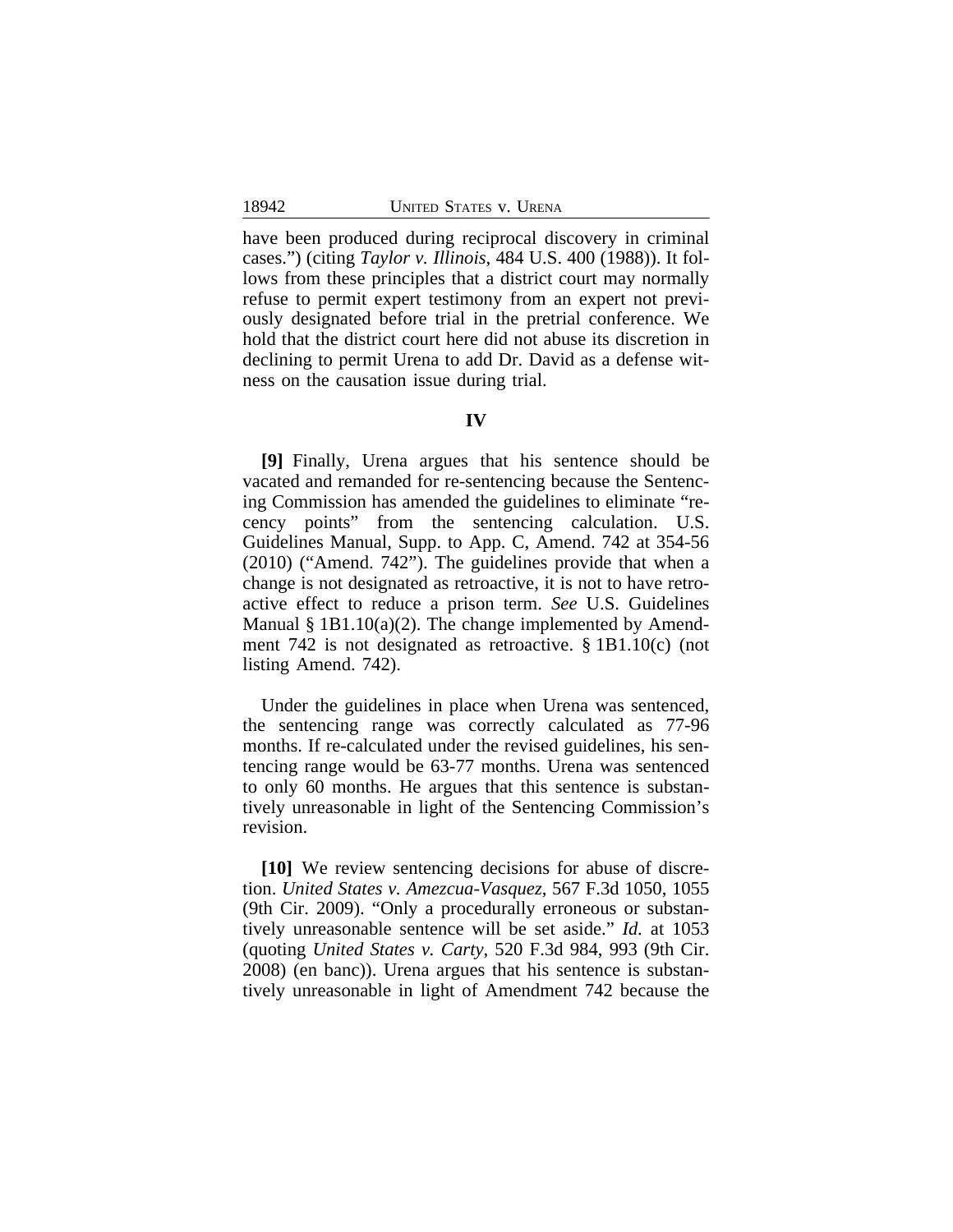UNITED STATES V. URENA 18943

reason for the amendment was that recency points only minimally predict recidivism. *See* Amend. 742. But we have recently held that failure to vary from a guidelines range sentence to compensate for the inclusion of recency points after Amendment 742 had been proposed but before it was adopted does not render a sentence substantively unreasonable. *United States v. Ruiz-Apolonio*, No. 10-50306, \_\_\_ F.3d \_\_\_, 2011 WL 4060803 at \*8-9 (9th Cir. Sept 14, 2011). Urena's sentence, adopted before Amendment 742 was even proposed, is not substantively unreasonable.

The district court is required to apply the guidelines in effect at the time of sentencing. 18 U.S.C.  $\S$  3553(a)(4)(A)(ii). Subsequent amendments to the guidelines can only be considered if the amendment is clarifying existing law (a nonsubstantive change) or listed as retroactive under U.S. Guidelines Manual § 1B1.10(c). *United States v. Morgan*, 376 F.3d 1002, 1010-11 (9th Cir. 2004). Amendment 742 is a substantive change because it was not characterized as a clarification and does not address a circuit conflict. *Id.* It was not listed as a retroactive change, and does not have retroactive effect.

Urena argues in the alternative that we should give the district court a chance to re-evaluate the sentence imposed in light of the amendment. He cites *United States v. Godin*, where the First Circuit vacated a defendant's sentence and remanded for re-sentencing after a non-retroactive amendment changed the way that past convictions are counted for criminal history purposes. 522 F.3d 133, 136 (1st Cir. 2008) (per curiam). Recognizing that this amendment did not alter the guideline range, the First Circuit in *Godin* reasoned that it nonetheless might alter the district court's ultimate choice of sentence, and left it to the district court's discretion whether the sentence should be changed in light of the amendment. *Id.*

We decline to adopt the approach taken by *Godin*. *See also United States v. Alexander*, 553 F.3d 591,593 (7th Cir. 2009)